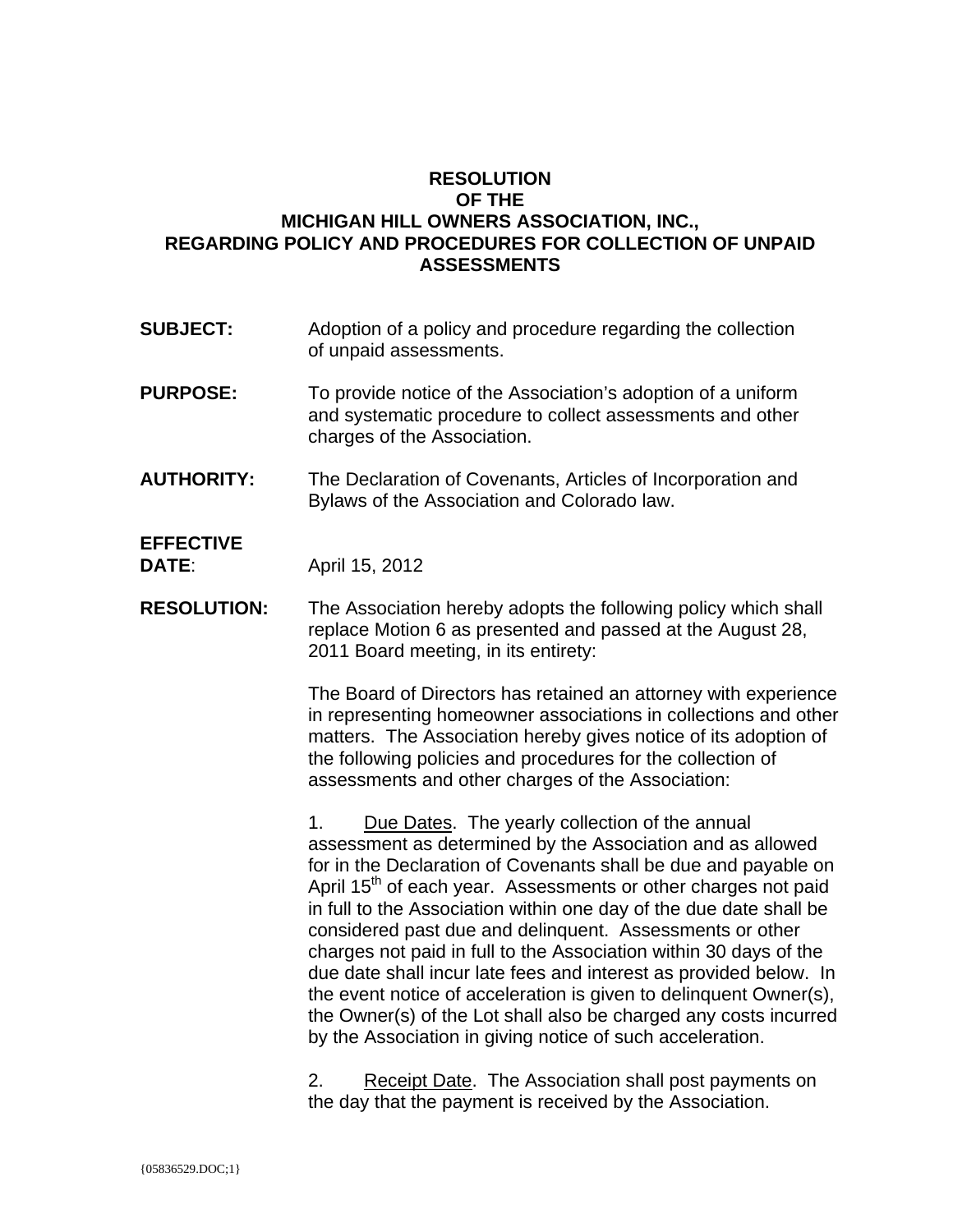3. Late Charges on Delinquent Installments. The Association shall impose interest from the date due at the rate of 21% per annum on the amount owed for each Owner who fails to timely pay the annual assessment within 30 days of the due date.

4. Personal Obligation for Late Charges. The late charge shall be the personal obligation of the Owner(s) of the Lot for which such assessment or installment is unpaid. All late charges shall be due and payable immediately, without notice, in the manner provided by the Declaration of Covenants (and as set forth herein) for payment of assessments.

5. Return Check Charges. In addition to any and all charges imposed under the Declaration of Covenants, Articles of Incorporation and Bylaws, the Rules and Regulations of the Association or this Resolution, a reasonable fee, not to exceed \$20.00, shall be assessed against an Owner in the event any check or other instrument attributable to or payable for the benefit of such Owner is not honored by the bank or is returned by the bank for any reason whatsoever, including but not limited to insufficient funds. This returned check charge shall be a "common expense" for each Owner who tenders payment by check or other instrument which is not honored by the bank upon which it is drawn. Such return check charge shall be due and payable immediately, upon demand. Notwithstanding this provision, the Association shall be entitled to all additional remedies as may be provided by applicable law. Returned check charges shall be the obligation of the Owner(s) of the Lot for which payment was tendered to the Association. Returned check charges shall become effective on any instrument tendered to the Association for payment of sums due under the Declaration of Covenants, Articles of Incorporation, Bylaws, Rules and Regulations or this Resolution after the date adopted as shown above. If two or more of an Owner's checks are returned unpaid by the bank within any (fiscal) year, the Association may require that all of the Owner's future payments, for a period of one (1) year, be made by certified check or money order. This return check charge shall be in addition to any late fees or interest incurred by an Owner. Any returned check shall cause an account to be past due if full payment of the monthly installment of the annual assessment is not timely made within 30 days of the due date.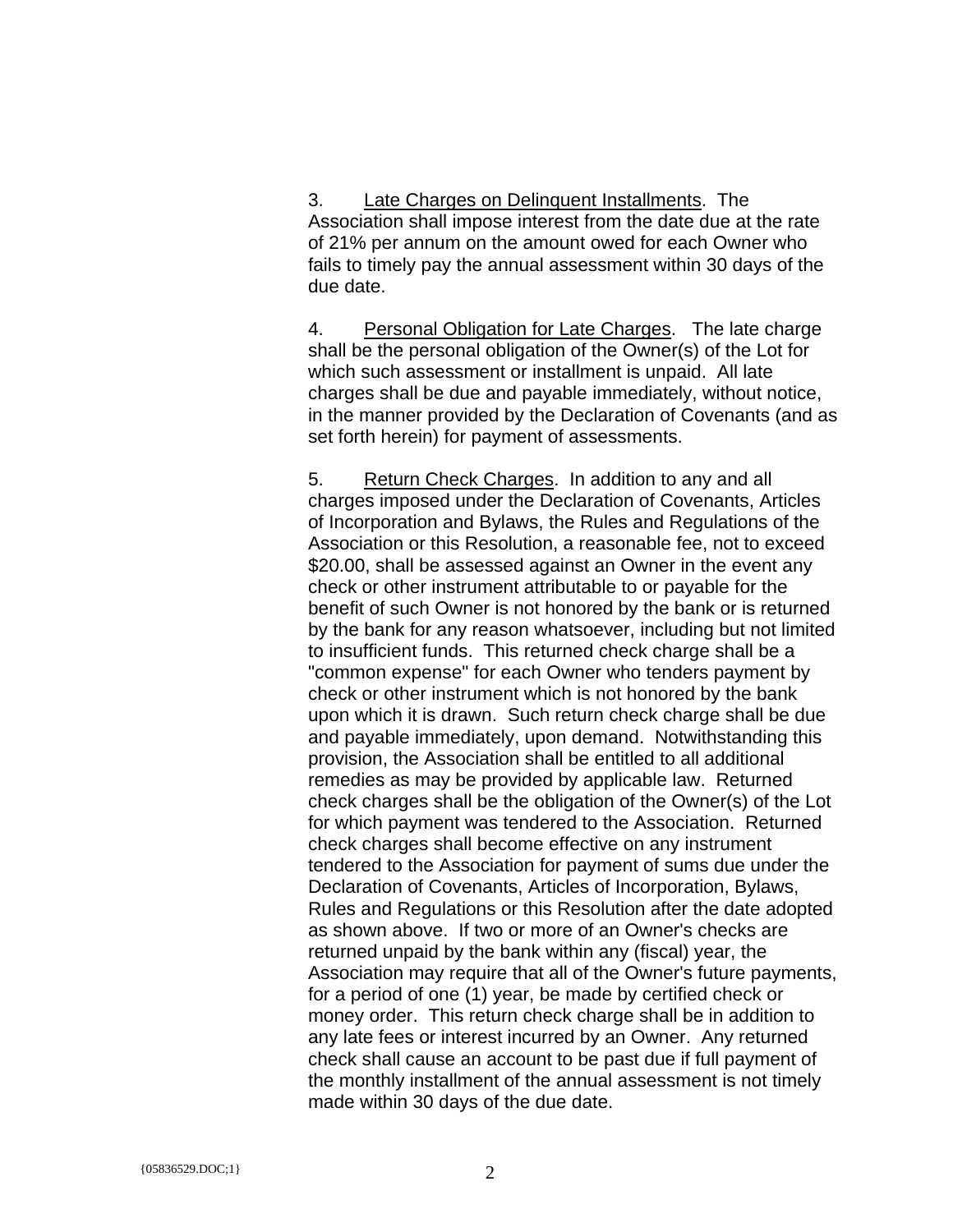6. Service Fees. In the event the Association incurs any type of service fee, regardless of what it is called by its management company, for the handling and processing of delinquent accounts on a per account basis, such fees will be the responsibility of the Owner as such fee would not be incurred but for the delinquency of the Owner.

7. Attorney Fees on Delinquent Accounts. As an additional expense permitted under the Declaration of Covenants and by Colorado law, the Association shall be entitled to recover its reasonable attorney fees and collection costs incurred in the collection of assessments or other charges due the Association from a delinquent Owner. The reasonable attorney fees incurred by the Association shall be due and payable immediately when incurred, upon demand.

8. Application of Payments. All sums collected on a delinquent account that has been turned over to the Association's attorney shall be remitted to the Association's attorney until the account is brought current. All payments received on account of any Owner or the Owner's property (hereinafter collectively "Owner"), shall be applied to payment of any and all legal fees and costs (including attorney fees), expenses of enforcement and collection, late charges, returned check charges, lien fees, and other costs owing or incurred with respect to such Owner pursuant to the Declaration of Covenants, Articles of Incorporation, Bylaws, Rules and Regulations, or this Resolution, prior to application of the payment to any special or regular assessments due or to become due with respect to such Owner.

#### 9. Collection Process.

**Step 1:** When an Owner is late paying MHOA dues, a reminder letter will be sent to the Owner's most current address stating that the assessments/dues are 30 days past due.

**Step 2:** When an Owner is late paying MHOA assessments/dues by 60 days, a certified return/receipt letter will be sent to the Owner's most current address stating the amount of the fines per month, the total due, and informing the Owner that a lien will be filed against the subject property in the event the dues are not paid on or before the time the dues become six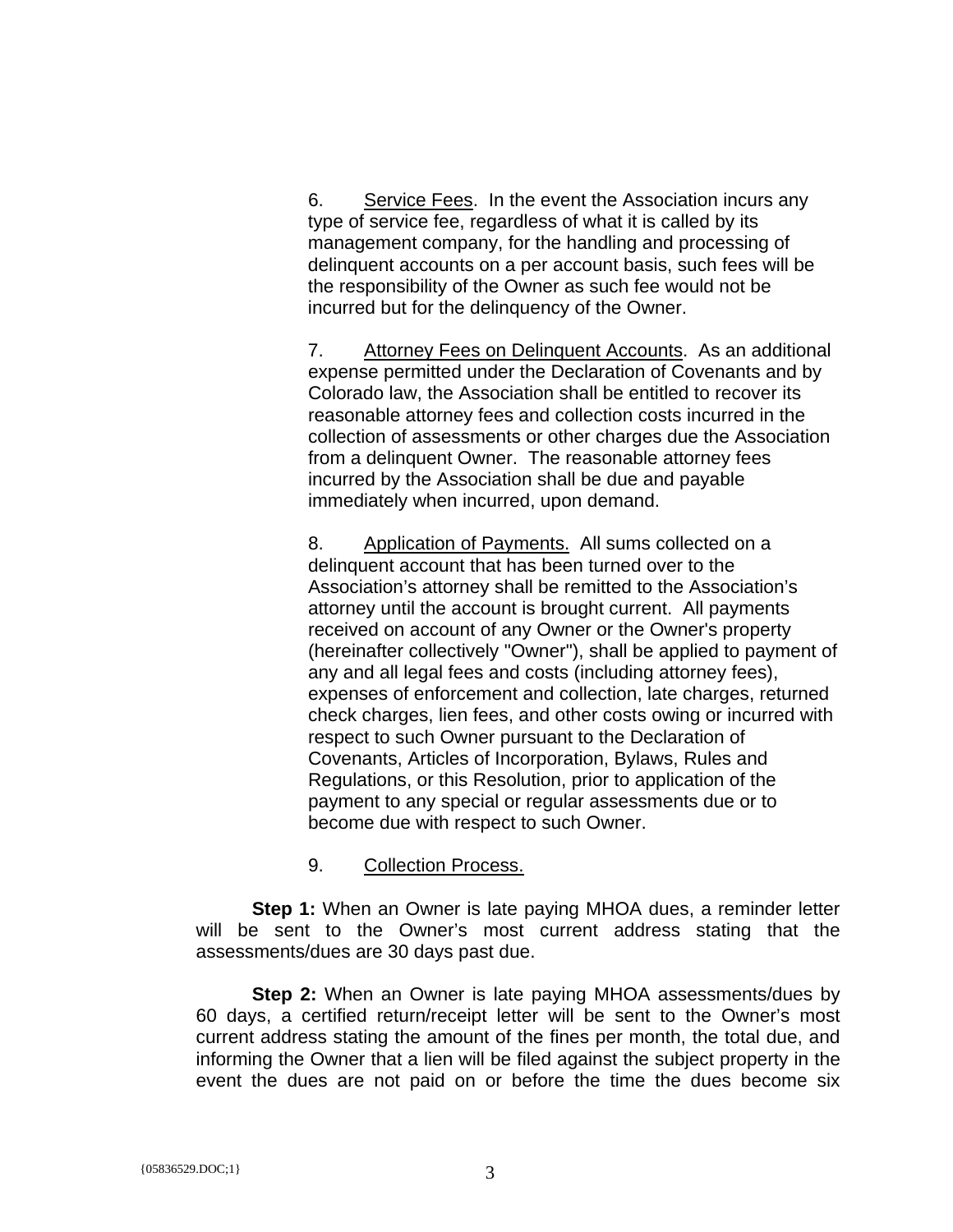months delinquent. The Owner will also be notified that legal fees, if necessary, will be added to the amount owed.

**Step 3:** In the event the dues/assessments are not paid on or before they become six months delinquent, the Association shall send a certified/return receipt letter to the Owner's most current address stating the amount due, and informing the Owner that a lien has been filed, because overdue amounts have not been paid.

**Step 4:** In the event the dues/assessments become delinguent for one year, the Owner will be invited by certified/return receipt letter to meet with the Board of Directors to arrange a payment plan. The Owner will be informed that the Association may refer the account to an attorney if satisfactory payment plan is not reached.

**Step 5:** If an Owner continues to fall behind with dues payments for a period of two years, and no payment plan has been arranged or such plan is not maintained in a current status, the Board of Directors shall inform the Owner, by certified return/receipt letter, of their right to a "public hearing" before sending the subject property to an attorney for collection.

**Step 6:** If past due amounts are not resolved at the public hearing or if the owner fails to request such a hearing, an owner's account shall be sent to collection.

> 10. Bankruptcies and Foreclosures. Upon receipt of any notice of a bankruptcy filing by an Owner, or upon receipt of a notice of a foreclosure by any holder of an encumbrance against any Lot within the Association, the Association shall notify the Association's attorney of the same and turn the account over to the Association's attorney, if appropriate.

11. Use of Certified Mail/Regular Mail. In the event the Association shall cause a collection or demand letter or notices to be sent to a delinquent Owner by regular mail, the Association may also cause, but shall not be required to send, an additional copy of that letter or notice by certified mail.

12. Referral of Delinquent Accounts to Attorneys. Upon referral to the Association's attorney, the attorney shall take all appropriate action to collect the accounts referred. After an account has been referred to an attorney, the account shall remain with the attorney until the account is settled, has a zero balance or is written off. The attorney, in consultation with the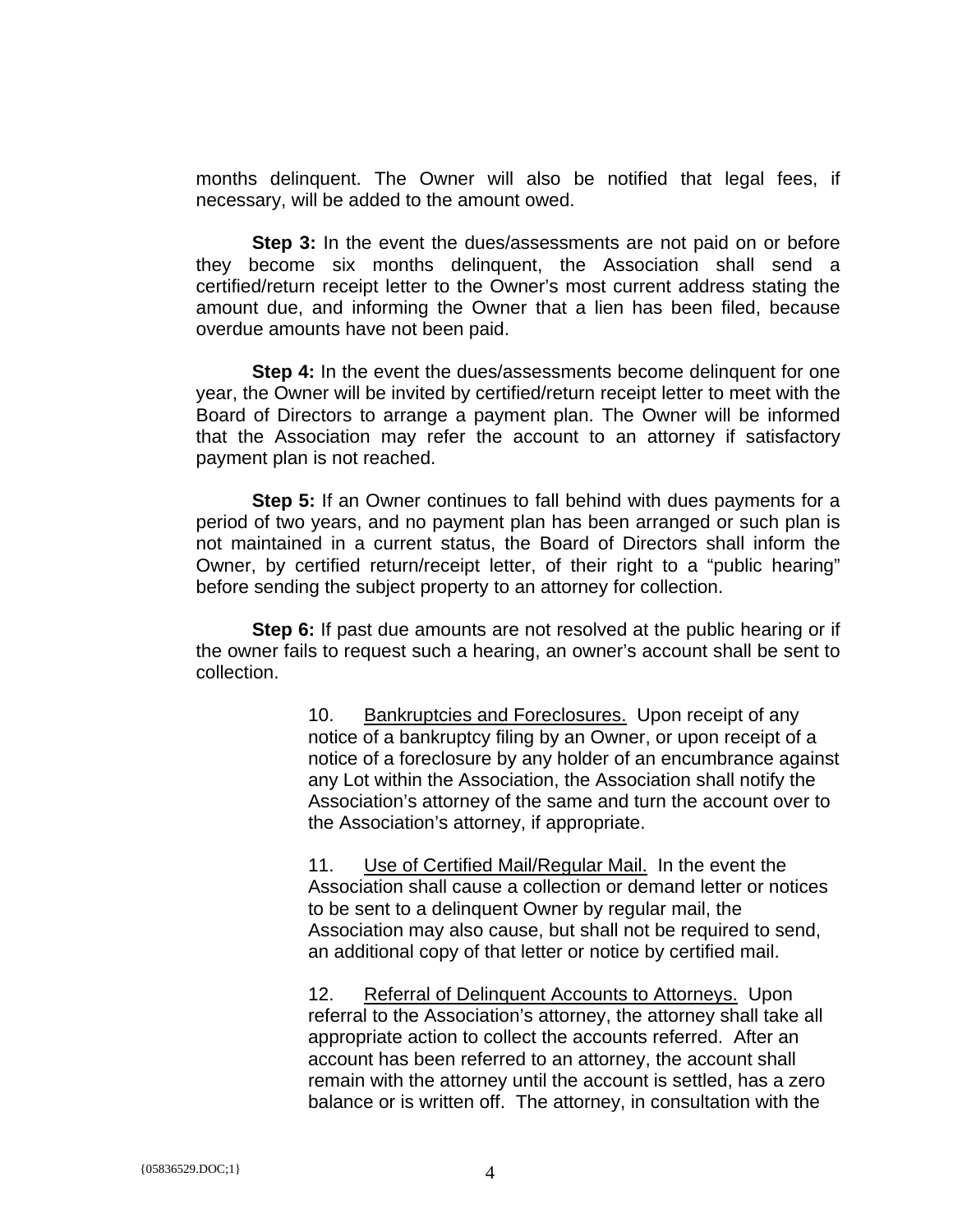Association, is authorized to take whatever action is necessary and determined to be in the best interests of the Association, including, but not limited to:

- a. Filing of a suit against the delinquent Owner for a money judgment;
- b. Instituting a judicial foreclosure action of the Association's lien;
- c. Filing necessary claims, documents, and motions in bankruptcy court in order to protect the Association's interests; and
- d. Filing a court action seeking appointment of a receiver.

All payment plans involving accounts referred to an attorney for collection shall be set up and monitored through the attorney.

Upon referral of any matter to the Association's attorney, the Association shall pay the attorney's usual and customary charges as well as any costs incurred by the attorney on the Association's behalf, promptly upon receipt of the monthly invoice from the attorney.

13. Appointment of a Receiver. The Association may seek the appointment of a receiver if an Owner becomes delinquent in the payment of assessments pursuant to the Declaration of Covenants and Colorado law. A receiver is a disinterested person, appointed by the court, who manages the rental of the property, collects the rent and disburses the rents according to the court's order. The purpose of a receivership for the Association is to obtain payment of current assessments, reduce past due assessments and prevent the waste and deterioration of the property.

14. Rental Interception. The Association may, without court order, notify the tenant of any Lot where the Owner is delinquent in the payment of assessments, pursuant to the Declaration of Covenants and Colorado law, that rents shall be paid to the Association effective immediately and continue until such time as the Owner's account is current. Such notice shall be in writing to the tenant and the Owner. All funds received by the Association from the tenant shall be credited to the Owner's account as set forth herein.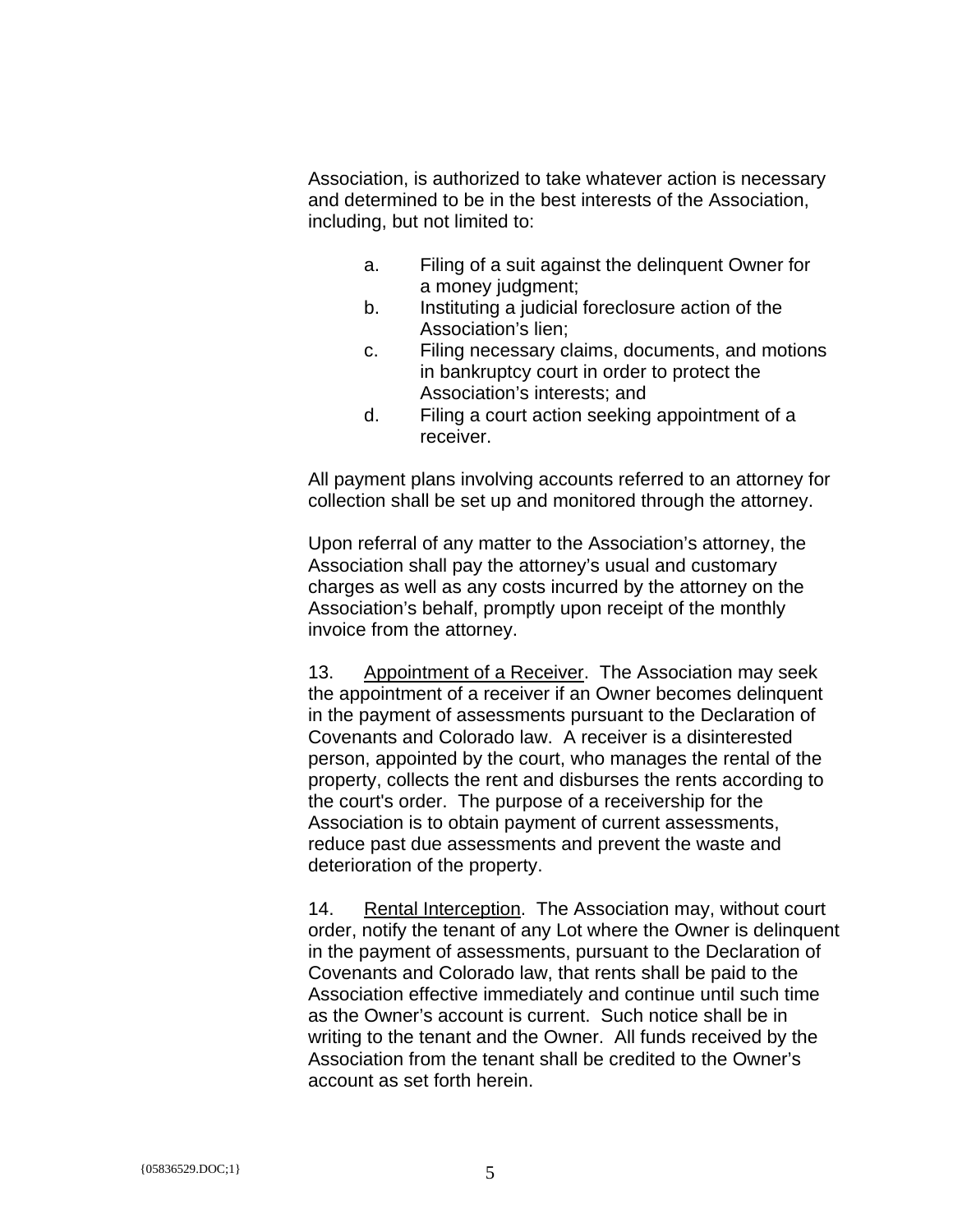15. Judicial Foreclosure. The Association may choose to foreclose on its lien in lieu of or in addition to suing an Owner for a money judgment. The purpose of foreclosing is to obtain payment of all assessments owing in situations where either a money judgment lawsuit has been or is likely to be unsuccessful or other circumstances favor such action.

16. Waivers. The Association is hereby authorized to extend the time for the filing of lawsuits and liens, or to otherwise modify the procedures contained herein, as the Association shall determine appropriate under the circumstances.

17. Communication with Owners. All communication with a delinquent Owner shall be handled through the Association's attorney once a matter has been referred to the attorney. No member of the Board of Directors shall discuss the collection of the account directly with an Owner after it has been turned over to the Association's attorney unless the attorney is present or has consented to the contact.

18. Communication by Owners. Owners may communicate with the Association in any manner they choose including email, text, fax, phone, or in writing, when available. However, in doing so, the Owner acknowledges that the Association and/or its agents may communicate via the same method unless otherwise advised.

19. Defenses. Failure of the Association to comply with any provision in this Policy shall not be deemed a defense to payment of assessment fees or other charges, late charges, return check charges, attorney fees and/or costs as described and imposed by this Policy.

20. Credit Report. In the event an Owner becomes delinquent in the payment of assessments pursuant to the Declaration of Covenants and Colorado law, the Owner acknowledges and agrees that the Association may cause a credit report to be pulled via an agent, in order to facilitate the collection of unpaid assessments.

21. Definitions. Unless otherwise defined in this Resolution, initially capitalized or terms defined in the Declaration of Covenants shall have the same meaning herein.